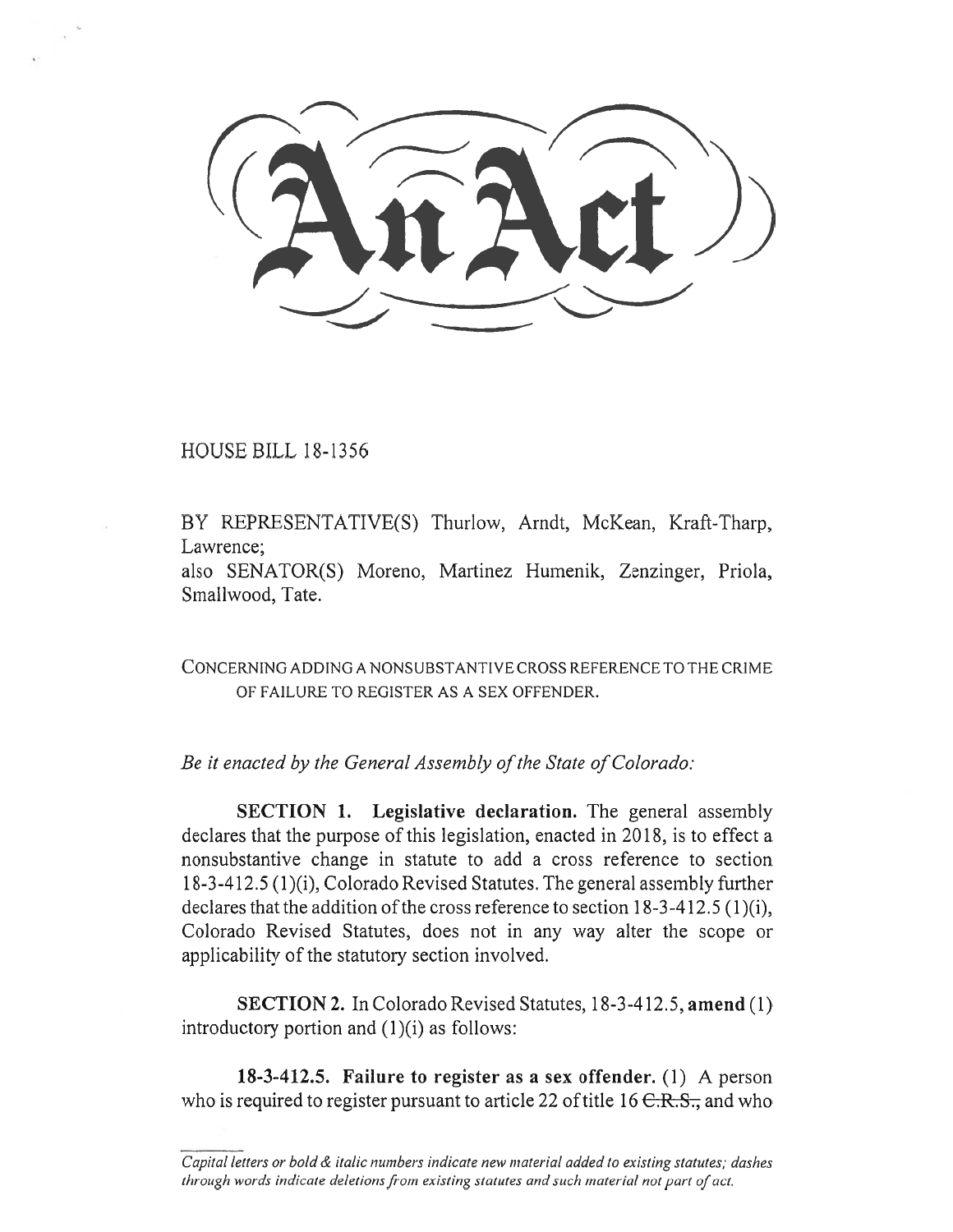fails to comply with any of the requirements placed on registrants by said article ARTICLE 22, including but not limited to committing any of the acts specified in this subsection **(1),** commits the offense of failure to register as a sex offender:

(i) Failure to complete a cancellation of registration form and file the form with the local law enforcement agency of the jurisdiction in which the person will no longer reside PURSUANT TO SECTION 16-22-108 (4)(a)(II);

**SECTION 3. Act subject to petition - effective date.** This act takes effect at 12:01 a.m. on the day following the expiration of the ninety-day period after final adjournment of the general assembly (August 8, 2018, if adjournment sine die is on May 9, 2018); except that, if a referendum petition is filed pursuant to section 1 (3) of article V of the state constitution against this act or an item, section, or part of this act within such period, then the act, item, section, or part will not take effect unless